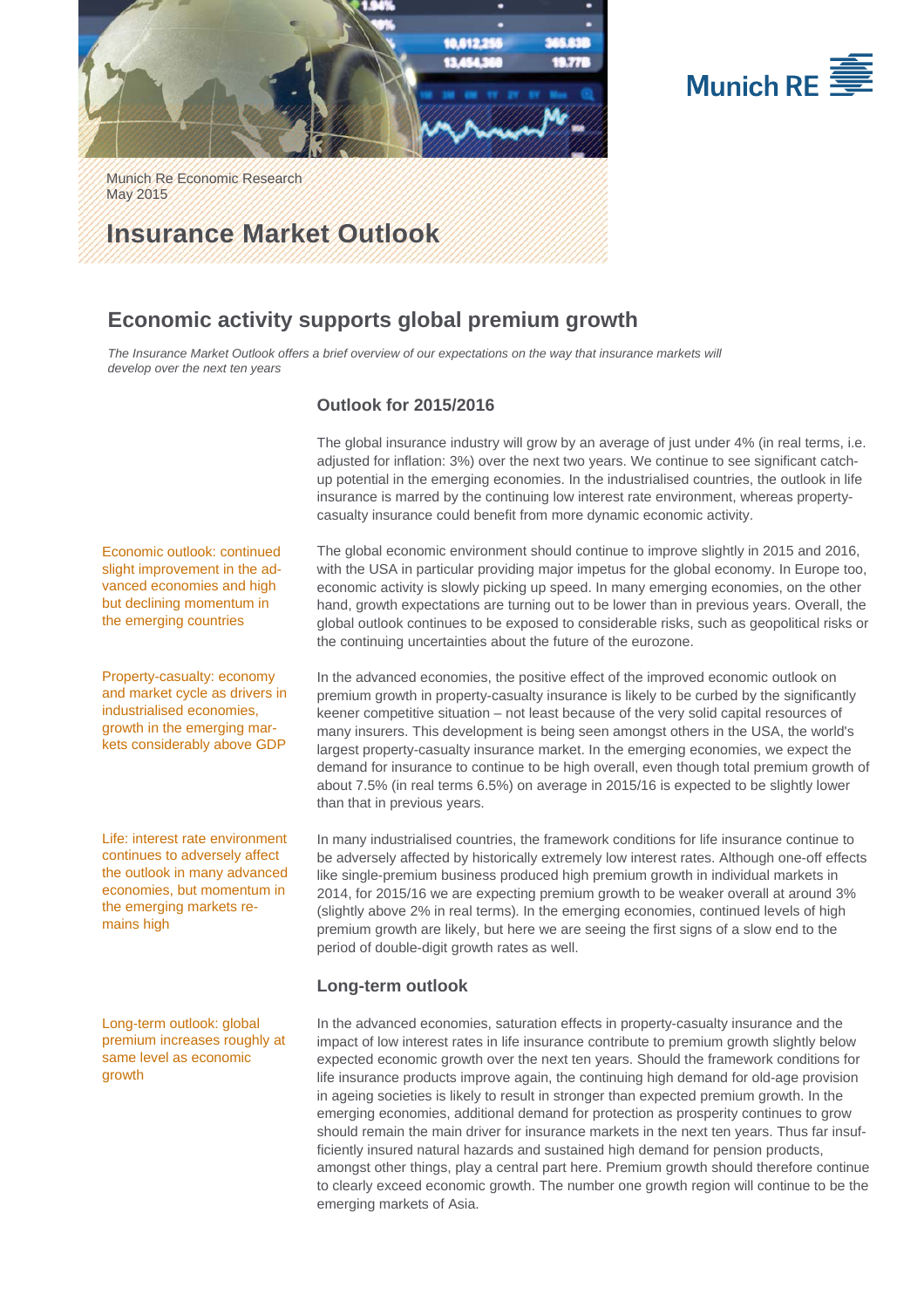

May 2015 Insurance Market Outlook Page 2/4

## **Appendix: Graphics and figures**

## **(1) Property-casualty primary insurance**



Global property-casualty primary insurance premium growth at 3.2% in real terms this year, and hence a little higher than in 2014

Highest premium growth expected for emerging economies in Asia – both in the mid and long terms



US, followed by China, expected to have the highest overall P&C premium increases until 2025

#### Premium growth in P&C primary insurance up to 2025, in €bn

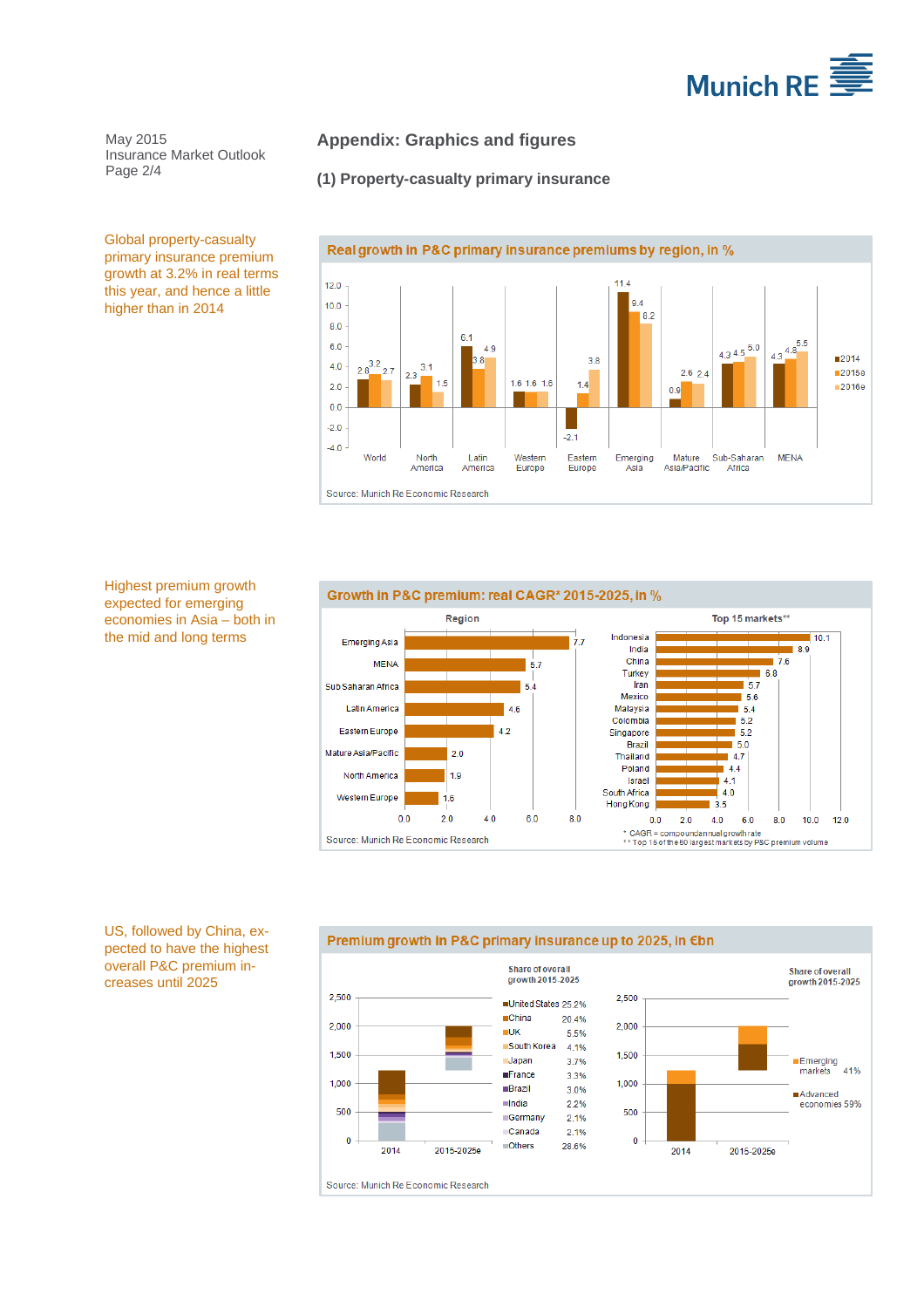

### **(2) Life primary insurance**

May 2015 Insurance Market Outlook Page 3/4

Global premium growth in life insurance likely to be lower in 2015 than last year, which was influenced by one-off effects in key Western European markets, among other things



Alongside the emerging markets in Asia, Latin America also exhibits particularly strong growth in life insurance

#### Growth in life premium: real CAGR\* 2015-2025, in %



Emerging markets will contribute almost the same share of life insurance premium growth as industrialised countries until 2025

#### Premium growth in life primary insurance up to 2025, in €bn